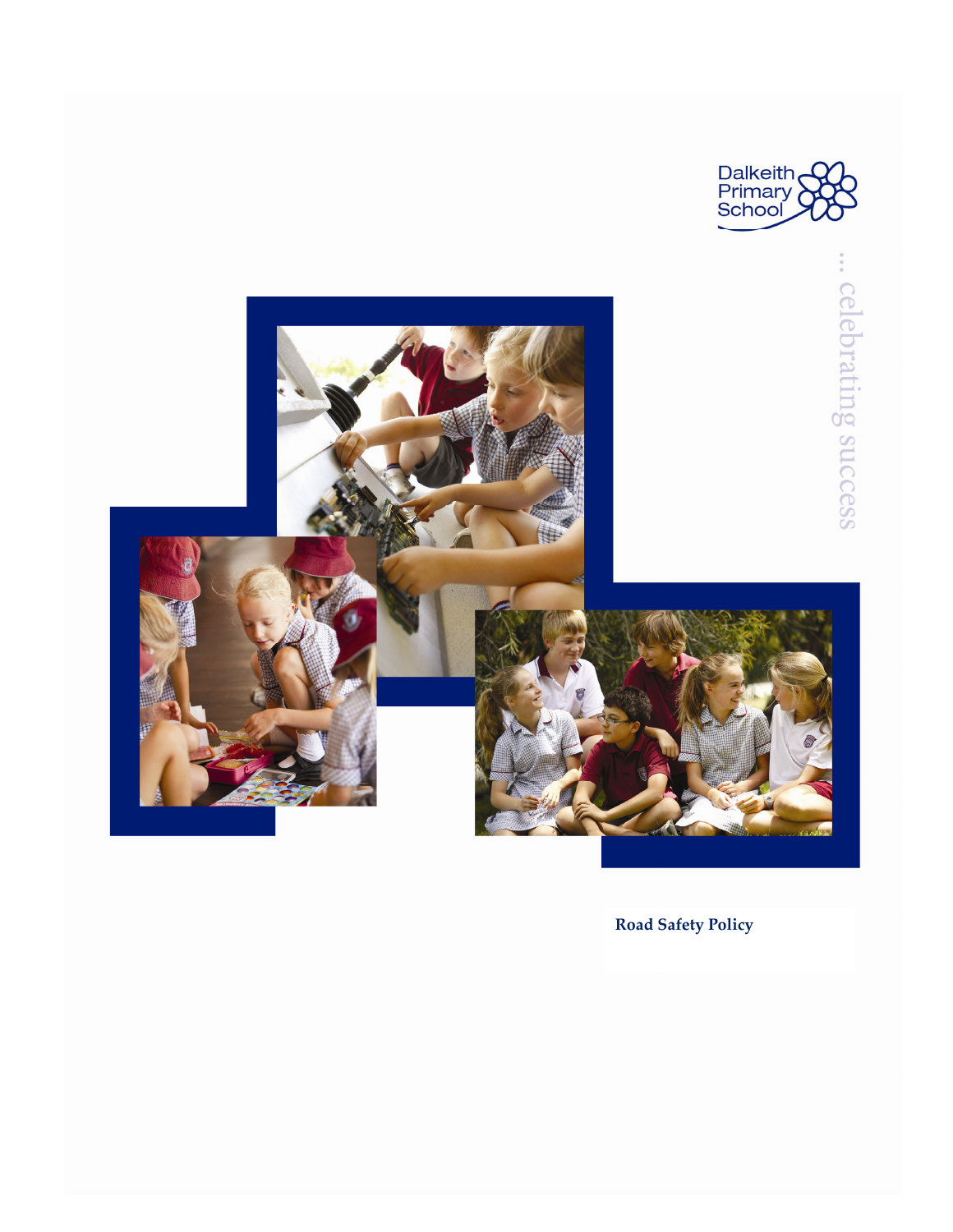# **ROAD SAFETY GUIDELINES**

### **Vision**:

At Dalkeith Primary we believe that a road safety policy provides a framework of common understanding for students, staff, parents/carers and the community. Road safety is an essential part of the well being of our students and we aim to provide a safe and supportive environment for the school community. We endeavour to engage the whole school community in our road safety initiatives and we are committed to providing our students with road safety education across all year levels.

The main intention of this policy is to ensure the health, safety and welfare of our students who use the services and facilities of this school. We do this by assessing the risks in the road environment around our school, developing practical school management procedures and ensuring that curriculum that pertains to all road safety issues is taught to our students.

## **Environmental Statement:**

Dalkeith Primary School is situated at 44 Circe Circle Rd in a residential area with no adjacent neighbours. On the opposite side of Circe Circle and surrounding the school are residential houses. There is a school speed zone limited to 40km per/hr during the hours of **7.30 – 9am and 2.30 – 4pm** directly surrounding the school on Circe Circle and down to Waratah Ave, School Rd and along Adelma Rd. Waratah Ave which runs parallel to Circe Circle is a main road with a busy bus route, shopping centre and car park. There is a cross walk attendant on Waratah Avenue from  $8 - 9$ am and again at  $3 - 4.00$ pm.

At the main entrance to the school there is parallel parking for teachers and parents and on the northern and western sides of the school there are parking bays. A trade entrance is at the northern side of the school. A footpath surrounds the school and students are required to cross Circe Circle to join up with footpaths on Adelma and School Roads.

School traffic is encouraged to travel in an anti-clockwise direction around Circe Circle.

Dalkeith Pre-Primary is situated off site on the corner of Beatrice Rd and Victoria Avenue. There is a speed zone limited to 40km on both of these roads and twenty parking bays on Beatrice Rd.

# **Aim:**

The aim of this policy is to ensure the health, safety and welfare of our students and families who commute to and from the school. We do this by assessing the risks in the road environment around our school, developing practical school management procedures and ensuring that curriculum that pertains to all road safety issues is taught to our students. We aim to have procedures and practices in place that maximise the safety of students when they arrive at school and when they leave school.